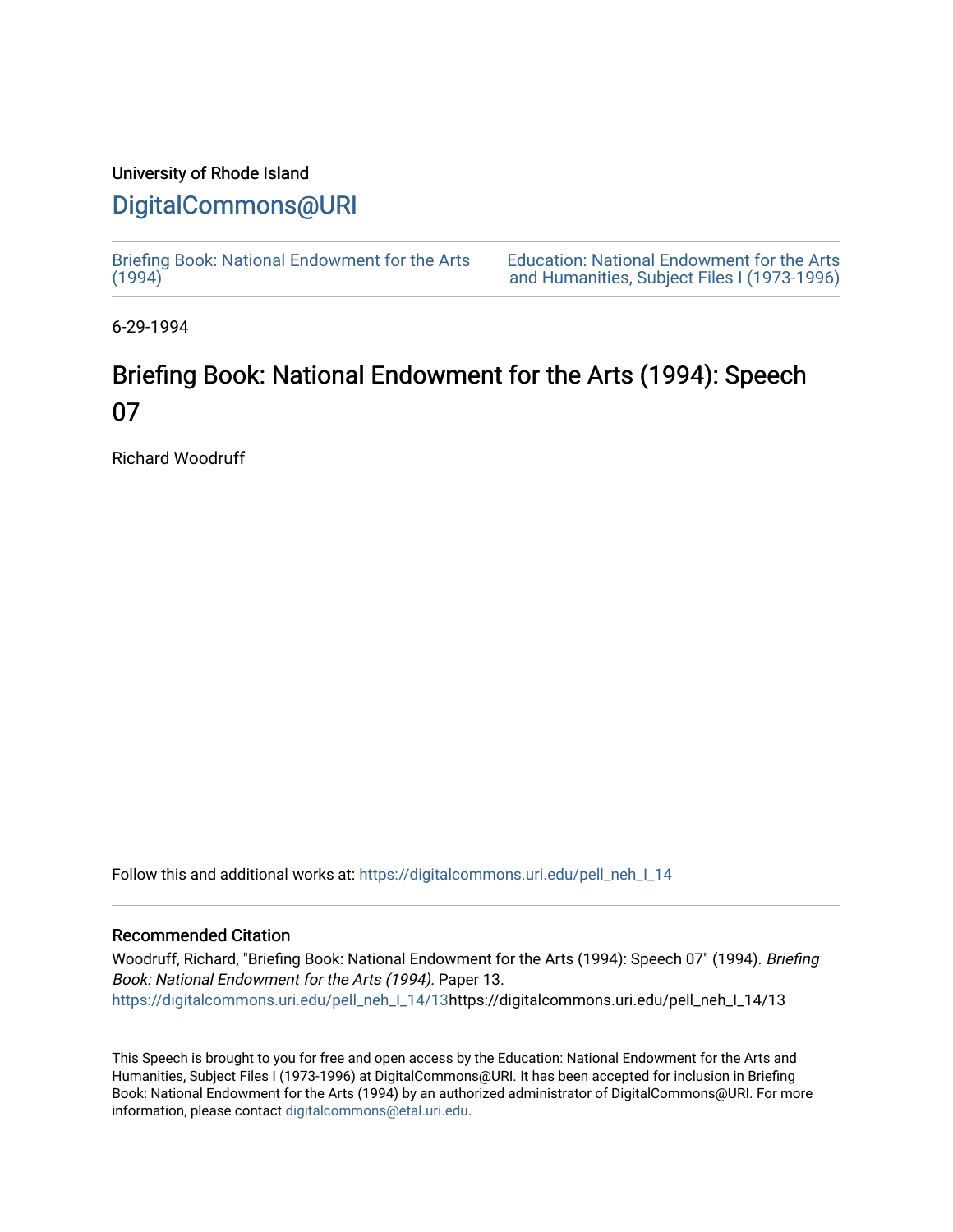

| The Federal agency<br>that supports the<br>visual, literary and<br>performing arts to<br>benefit all Americans | 5 PERCENT CUT PROPOSED BY SENATE COMMITTEE                                                                                                                                                                          |  |  |  |
|----------------------------------------------------------------------------------------------------------------|---------------------------------------------------------------------------------------------------------------------------------------------------------------------------------------------------------------------|--|--|--|
|                                                                                                                | --FUNDING FOR THE ENDOWMENT WOULD BE REDUCED TO \$161.6<br>MILLION - AN \$8.5 MILLION CUT FROM THE PRESIDENT'S REQUEST.<br>THE 5 PERCENT IS CALCULATED FROM THE PRESIDENT'S REQUEST,<br>NOT THE HOUSE-PASSED LEVEL. |  |  |  |
| Arts in Education                                                                                              | --THE CUTS AS DIRECTED BY THE COMMITTEE ARE:                                                                                                                                                                        |  |  |  |
| Challenge &<br>Advancement                                                                                     | \$1.903 MILLION FROM THE PRESENTING AND<br>COMMISSIONING PROGRAM - A 40.5 PERCENT CUT                                                                                                                               |  |  |  |
| Dance                                                                                                          |                                                                                                                                                                                                                     |  |  |  |
| Design Arts                                                                                                    | \$3.101 MILLION FROM THE THEATER PROGRAM - A 42<br>PERCENT CUT                                                                                                                                                      |  |  |  |
| <b>Expansion Arts</b>                                                                                          |                                                                                                                                                                                                                     |  |  |  |
| Folk Arts                                                                                                      | \$2.043 MILLION FROM THE VISUAL ARTS PROGRAM - A<br>41.7 PERCENT CUT                                                                                                                                                |  |  |  |
| International                                                                                                  |                                                                                                                                                                                                                     |  |  |  |
| Literature                                                                                                     | \$0.820 MILLION FROM TREASURY MATCHING GRANTS - A 5<br>PERCENT CUT                                                                                                                                                  |  |  |  |
| Locals                                                                                                         |                                                                                                                                                                                                                     |  |  |  |
| Media Arts                                                                                                     | \$0.632 MILLION FROM CHALLENGE GRANTS - A 5 PERCENT                                                                                                                                                                 |  |  |  |
| Museum                                                                                                         | CUT.                                                                                                                                                                                                                |  |  |  |
| <b>Music</b>                                                                                                   | --THESE PUNITIVE CUTS WILL HARM THEATERS, SYMPHONIES, DANCE<br>COMPANIES, CONCERT HALLS AND MUSEUMS IN EVERY STATE IN THE<br>COUNTRY - THESE ARE THE CORE CULTURAL INSTITUTIONS OF THE<br>UNITED STATES.            |  |  |  |
| Opera/Musical<br>Theater                                                                                       |                                                                                                                                                                                                                     |  |  |  |
| Presenting &<br>Commissioning                                                                                  |                                                                                                                                                                                                                     |  |  |  |
| State & Regional                                                                                               |                                                                                                                                                                                                                     |  |  |  |
| <b>Theater</b>                                                                                                 |                                                                                                                                                                                                                     |  |  |  |
| Visual Arts                                                                                                    |                                                                                                                                                                                                                     |  |  |  |

 $\frac{1}{2}$ 

 $\sim 10^6$ 

 $\langle \vec{q} \rangle$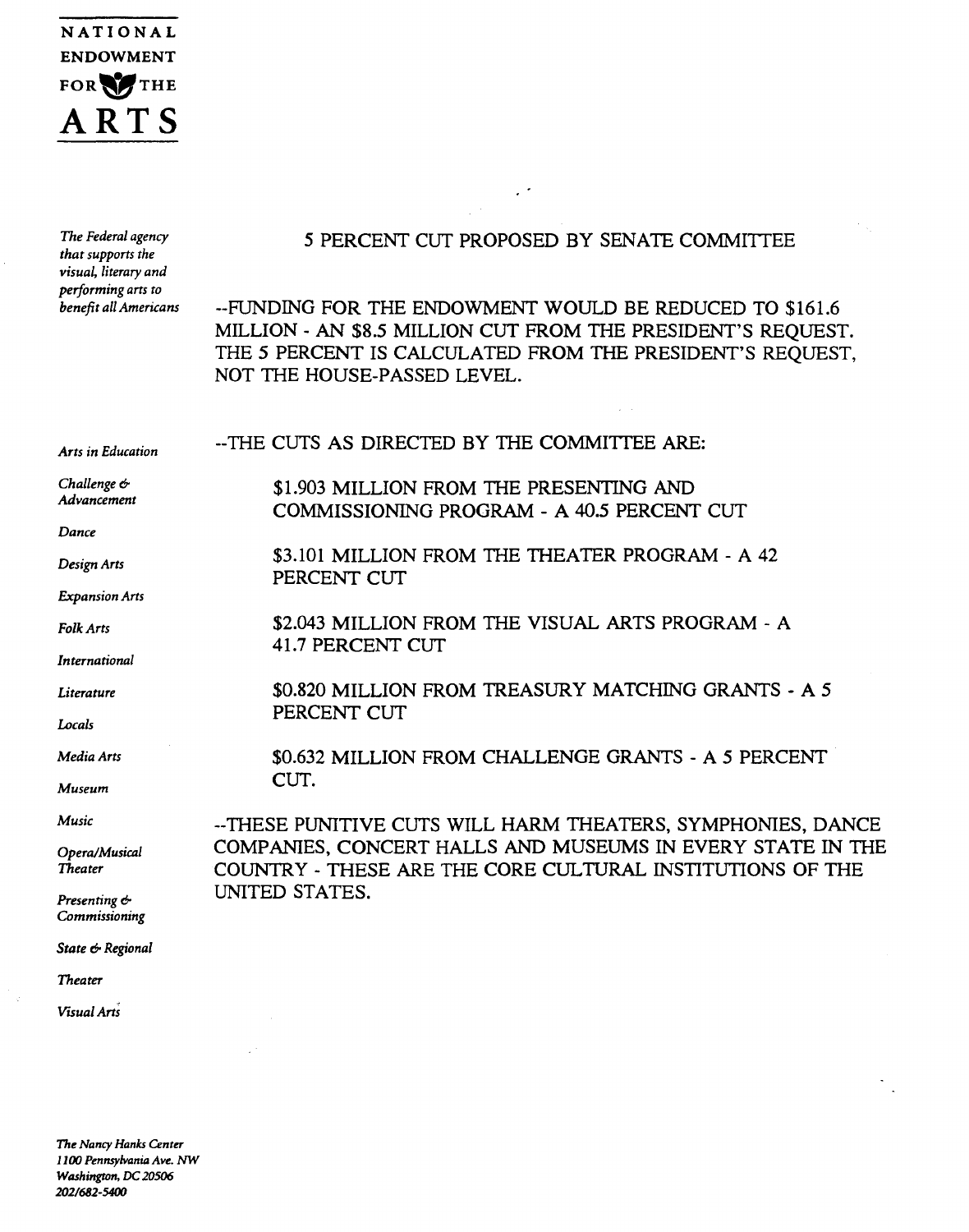| <b>NATIONAL</b>                                                                                                |                                                                                                                                                                                                                                                                                  |                                                                                       |  |  |  |  |  |
|----------------------------------------------------------------------------------------------------------------|----------------------------------------------------------------------------------------------------------------------------------------------------------------------------------------------------------------------------------------------------------------------------------|---------------------------------------------------------------------------------------|--|--|--|--|--|
| <b>ENDOWMENT</b>                                                                                               |                                                                                                                                                                                                                                                                                  |                                                                                       |  |  |  |  |  |
| FOR THE                                                                                                        |                                                                                                                                                                                                                                                                                  |                                                                                       |  |  |  |  |  |
| $A RT S$ June 29, 1994                                                                                         |                                                                                                                                                                                                                                                                                  |                                                                                       |  |  |  |  |  |
|                                                                                                                |                                                                                                                                                                                                                                                                                  |                                                                                       |  |  |  |  |  |
|                                                                                                                | TO:                                                                                                                                                                                                                                                                              | Senate Staff                                                                          |  |  |  |  |  |
| The Federal agency<br>that supports the<br>visual, literary and<br>performing arts to<br>benefit all Americans | FROM:                                                                                                                                                                                                                                                                            | Richard Woodruff<br>Director, Congressional Liaison                                   |  |  |  |  |  |
|                                                                                                                | RE:                                                                                                                                                                                                                                                                              | Senate Debate on H.R. 4602, FY 95 Appropriations<br>for Interior and Related Agencies |  |  |  |  |  |
| Arts in Education                                                                                              | The Senate Appropriations Committee has reported the FY 1995<br>appropriations bill for the National Endowment for the Arts.<br>The Committee recommended a 5 percent funding reduction for<br>the Arts Endowment -- a \$8.5 million cut from the<br>President's budget request. |                                                                                       |  |  |  |  |  |
| Challenge $\sigma$<br>Advancement                                                                              | The Committee further directed that specific cuts be applied<br>to four program areas:                                                                                                                                                                                           |                                                                                       |  |  |  |  |  |
| Dance                                                                                                          | $\circ$                                                                                                                                                                                                                                                                          | \$1.9 million from the Presenting and Commissioning<br>Program -- a 40.5 percent cut; |  |  |  |  |  |
| Design Arts                                                                                                    |                                                                                                                                                                                                                                                                                  |                                                                                       |  |  |  |  |  |
| <b>Expansion Arts</b>                                                                                          | o                                                                                                                                                                                                                                                                                | \$3.1 million from the Theater Program -- a 42 percent<br>cut;                        |  |  |  |  |  |
| Folk Arts                                                                                                      |                                                                                                                                                                                                                                                                                  | \$2.04 million from the Visual Arts Program -- a 41.7                                 |  |  |  |  |  |
| International                                                                                                  | $\circ$                                                                                                                                                                                                                                                                          | percent cut;                                                                          |  |  |  |  |  |
| Literature                                                                                                     | $\circ$                                                                                                                                                                                                                                                                          | \$0.82 million from the Treasury Matching Grants -- a 5                               |  |  |  |  |  |
| Locals                                                                                                         |                                                                                                                                                                                                                                                                                  | percent cut;                                                                          |  |  |  |  |  |
| Media Arts                                                                                                     | O.                                                                                                                                                                                                                                                                               | \$0.63 million from Challenge Grants -- a 5 percent cut.                              |  |  |  |  |  |
| Museum                                                                                                         | These cuts will directly diminish support for theaters,                                                                                                                                                                                                                          |                                                                                       |  |  |  |  |  |
| Music                                                                                                          | symphonies, dance companies, concert halls, and museums in                                                                                                                                                                                                                       |                                                                                       |  |  |  |  |  |
| Opera/Musical<br>Theater                                                                                       | every state. The core cultural institutions will be<br>severely hit by the funding level in the Senate Interior<br>appropriations bill.                                                                                                                                          |                                                                                       |  |  |  |  |  |
| Presenting &<br>Commissioning                                                                                  | I am enclosing for your information a list of the grants                                                                                                                                                                                                                         |                                                                                       |  |  |  |  |  |
| State & Regional                                                                                               | awarded in your state during FY 1993. Grants awarded<br>through the programs hit by the Committee's cuts are noted.                                                                                                                                                              |                                                                                       |  |  |  |  |  |
| Theater                                                                                                        | At funding levels of 40-42 percent less, these numbers of<br>grants could no longer be awarded.                                                                                                                                                                                  |                                                                                       |  |  |  |  |  |
| Visual Arts                                                                                                    | If you have any questions or need additional information,<br>please call me at 682-5434.                                                                                                                                                                                         |                                                                                       |  |  |  |  |  |
|                                                                                                                | Attachment                                                                                                                                                                                                                                                                       |                                                                                       |  |  |  |  |  |

*The Nancy Hanks Center 1100 Pennsylvania Ave. NW Washington, DC 20506 2021682-5400* 

 $\overline{\phantom{a}}$